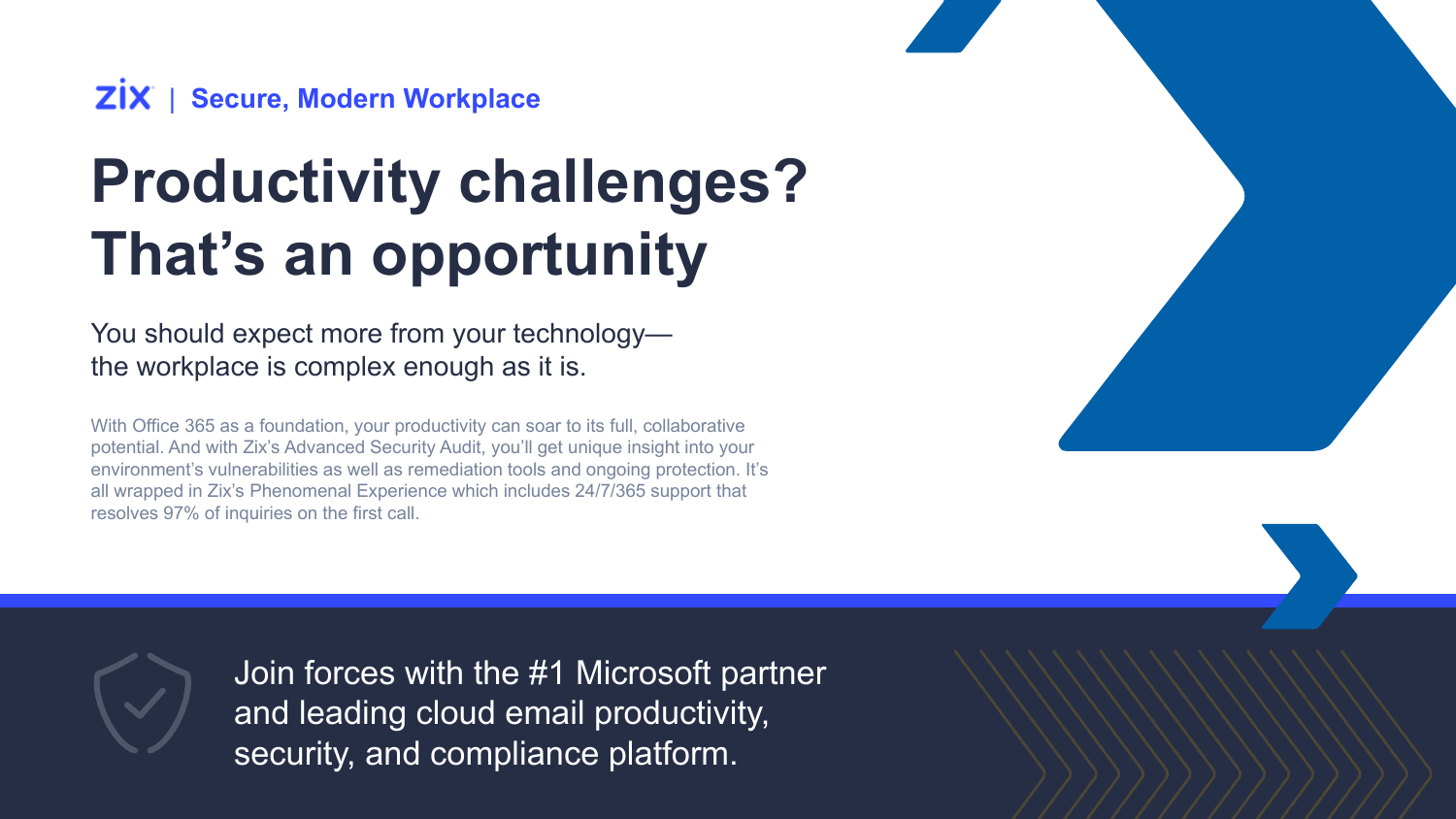### **Modern Workplace Challenges**

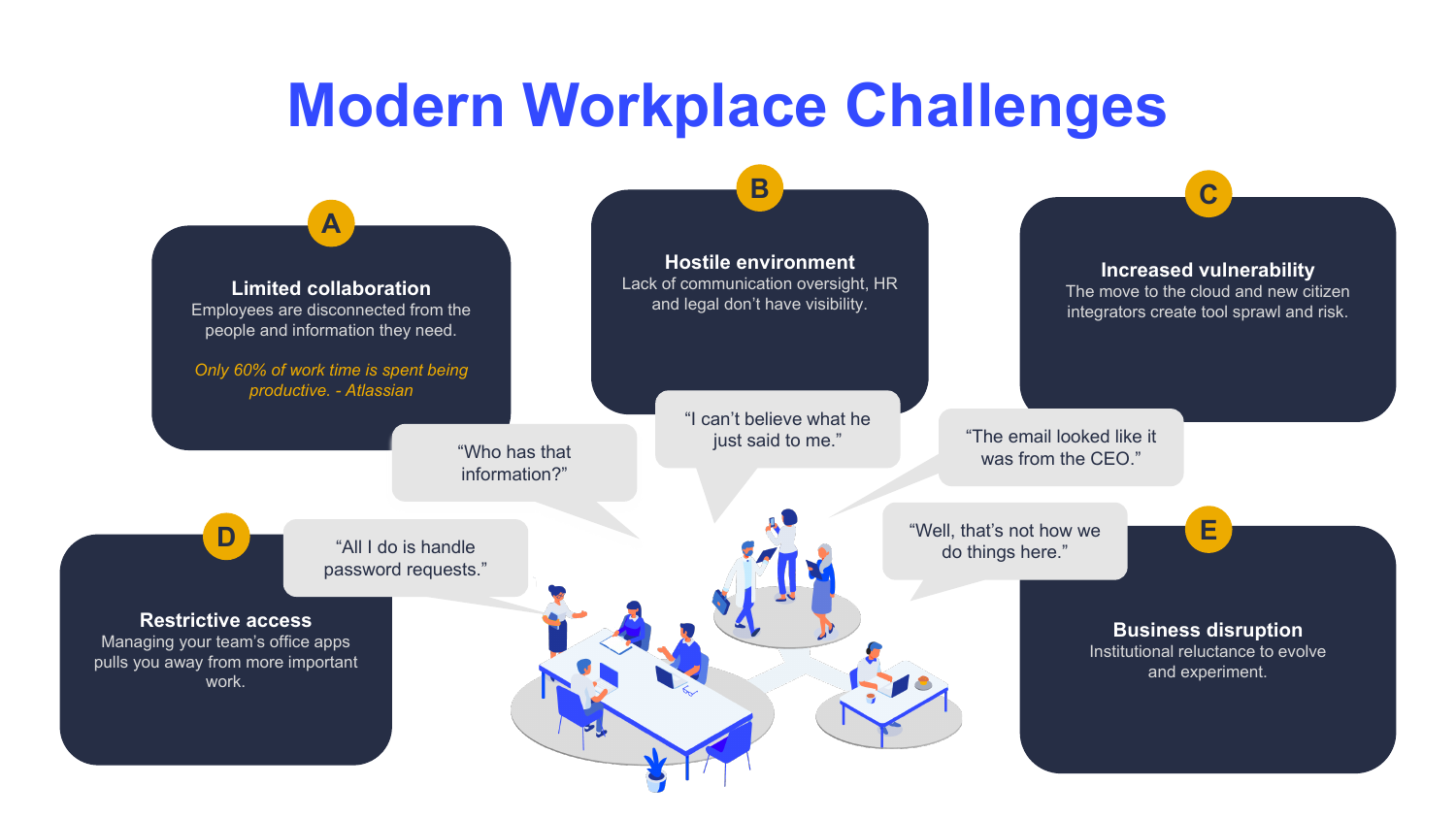## **Secure, Modern Workplace with Zix**



#### **Limited collaboration?**

### **IMPROVE PRODUCTIVITY AND RESPONSIVENESS**

Break down traditional barriers and bring consistency to your business with Microsoft Office online applications like Outlook, Word, Excel, PowerPoint, and more. Work anywhere, on any device.

*OneDrive | SharePoint | Teams | Yammer | Hosted or desktop apps*



**Hostile environment?**

### **FOSTER A SAFE AND WELL-GOVERNED WORKPLACE**

Always know what's being sent across your network or within your work apps. In the event of a harassment suit or inquiry, pull all the relevant conversations with ease.

*Information Archiving – Email, Twitter, Slack, Teams | Data Loss Prevention policies | Encryption*



**Increased vulnerability?**

### **SECURE THE BUSINESS**

*95% of businesses received an email threat in 2019*

Corporate email is among the top targets for cybercriminals. Outpace and neutralize threats with Zix's portfolio of security solutions.

*Always up-to-date operating system and applications | Encryption | Advanced Email Security | Security Audit*

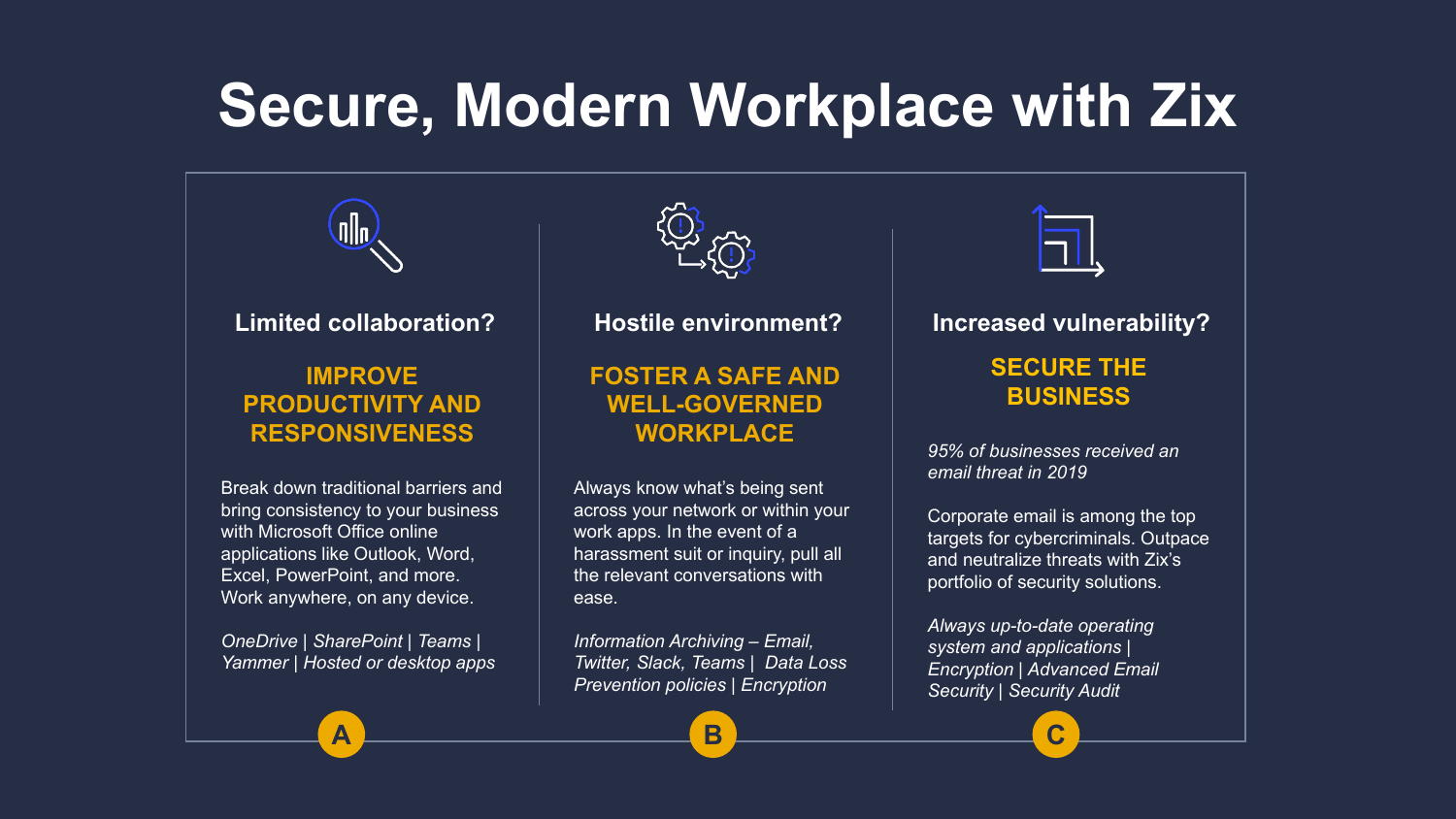## **Secure, Modern Workplace with Zix**



#### **Stifled innovation?**

### **FREE YOUR TEAM UP FOR THE IMPORTANT THINGS**

Subscription-based work tools reduce your capital expenditures and ensure you're always current with updates and patches. And Office 365 means everyone has the tools to execute on their ideas.

*Turnkey solutions | White glove migration | Phenomenal Experience*



**Heavy admin burden?**

### **FREE YOURSELF UP FOR THE IMPORTANT THINGS**

Consolidate logins for the Microsoft suite of tools in a plug-and-play solution that simply works. Bundle your email hosting and security for a simple and secure inbox backed by Zix's Phenomenal Experience, special relationship with Microsoft, and a financially-backed SLA.

*White glove migration | Phenomenal Experience*

**D E**



### **BACKED BY ZIX'S PHENOMENAL EXPERIENCE**

Zix's care team resolves 97% of issues on the first call. As one of the top Microsoft Office 365 resellers, Zix has unique expertise and a special relationship that allows its team to act as your advocate so you don't have to wait on hold.

#### **24/7/365 U.S. based support available by email, phone, or chat** *White glove migration | 13+ year relationship with Microsoft*